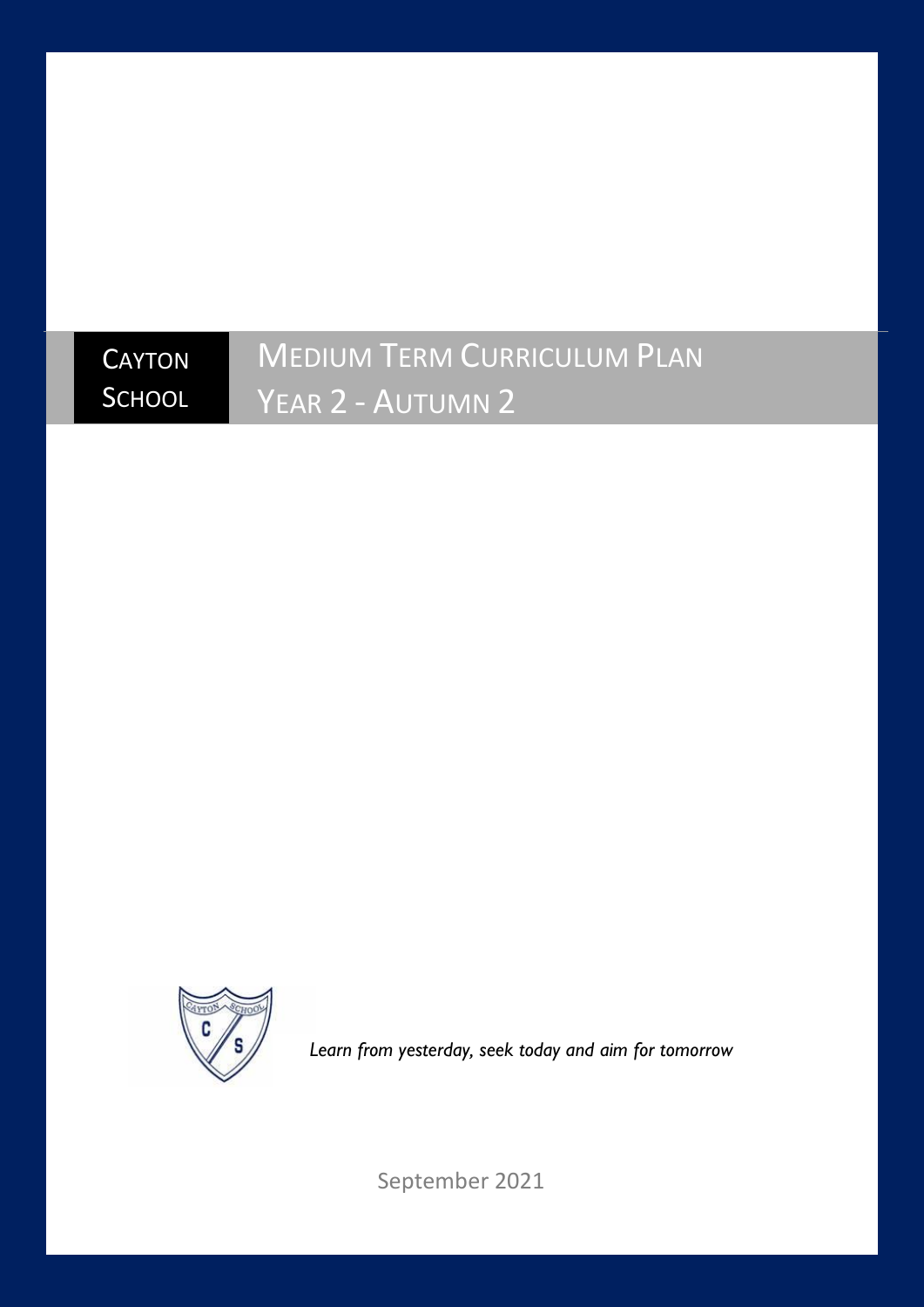## **Science Driver: Materials**<br> **Science Driver: Materials**

### **Key Enquiry: How would traction have been used to build our school?**

#### **Science Driver**

|   | <b>Working Scientifically</b>                                                                                                                                                                       |  |  |
|---|-----------------------------------------------------------------------------------------------------------------------------------------------------------------------------------------------------|--|--|
| ப | Ask questions such as:<br>Why do some trees lose their leaves in Autumn and others do not?<br>How long are roots of tall trees?<br>٠<br>Why do some animals have underground habitats?<br>$\bullet$ |  |  |
| ப | Use equipment such as thermometers and rain gauges to help observe changes to local<br>environment as the year progresses                                                                           |  |  |
|   | Use microscopes to find out more about small creatures and plants                                                                                                                                   |  |  |
| ப | Know how to set up a fair test and do so when finding out about how seeds grow best                                                                                                                 |  |  |
| ப | Classify or group things according to a given criteria, e.g. deciduous and coniferous trees                                                                                                         |  |  |
| ⊔ | Draw conclusions from fair tests and explain what has been found out                                                                                                                                |  |  |
| ப | Use measures (within Year 2 mathematical limits) to help find out more about the investigations<br>they are engaged with                                                                            |  |  |

| What I need the children to learn                                                                                                                                        | <b>Possible learning experiences</b>                                                                                                                                                                                                                                                                                                         |
|--------------------------------------------------------------------------------------------------------------------------------------------------------------------------|----------------------------------------------------------------------------------------------------------------------------------------------------------------------------------------------------------------------------------------------------------------------------------------------------------------------------------------------|
| <b>Everyday Materials</b>                                                                                                                                                |                                                                                                                                                                                                                                                                                                                                              |
| Identify different materials                                                                                                                                             |                                                                                                                                                                                                                                                                                                                                              |
| Name everyday materials                                                                                                                                                  |                                                                                                                                                                                                                                                                                                                                              |
| Properties of materials                                                                                                                                                  |                                                                                                                                                                                                                                                                                                                                              |
| Compare the use of different materials                                                                                                                                   |                                                                                                                                                                                                                                                                                                                                              |
| Compare movement on different surfaces                                                                                                                                   |                                                                                                                                                                                                                                                                                                                                              |
| Know how materials can be changed by<br>squashing, bending, twisting and stretching<br>Know why a material might or might not be<br>$\bullet$<br>used for a specific job | Look at a range of materials - metal spoon,<br>wooden scrubbing brush, string, plastic<br>dolls, linked to the story characters in<br>Traction man to identify materials and begin<br>to use vocabulary about their properties.                                                                                                              |
|                                                                                                                                                                          | Scientific enquiry to make boats out of<br>playdoh that will float. This will address the<br>misconception that heavy things sink and<br>light things float as we think about metal<br>ships. Also how materials are changed by<br>squashing, bending, twisting and stretching<br>when using playdoh compared to how we<br>could form metal. |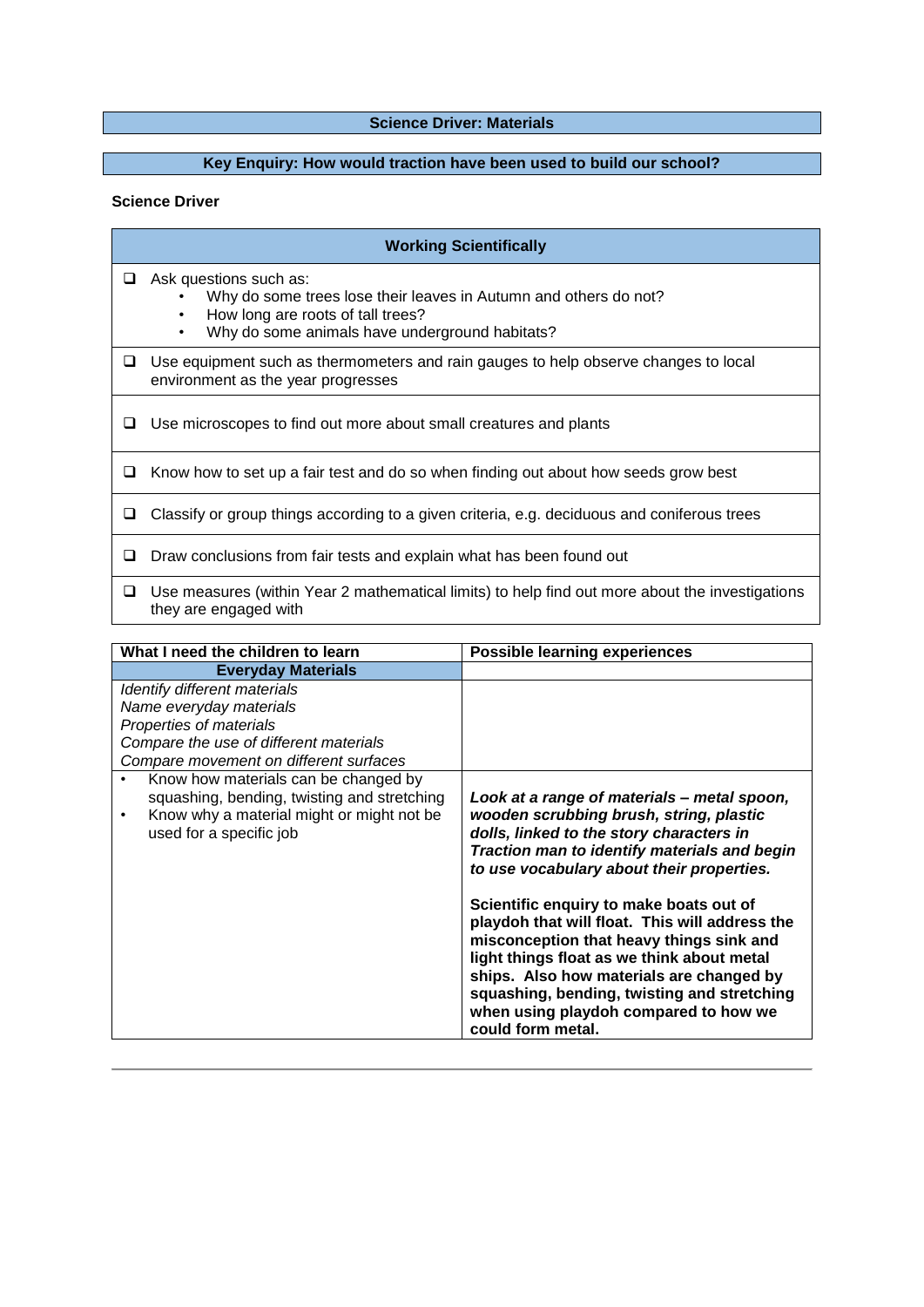## **Computing**

| What I need the children to learn                                                                                                                                                                           | <b>Possible learning experiences</b>                                                                               |
|-------------------------------------------------------------------------------------------------------------------------------------------------------------------------------------------------------------|--------------------------------------------------------------------------------------------------------------------|
| <b>Algorithms</b>                                                                                                                                                                                           |                                                                                                                    |
| Pupils should be taught to understand what<br>algorithms are; how they are implemented as<br>programs on digital devices; and that programs<br>execute by following precise and unambiguous<br>instructions |                                                                                                                    |
| understand that algorithms are used on<br>digital devices                                                                                                                                                   | iAlgorithms (Y1/Y2) Recap on Y1 work. 5<br>sessions combined<br>iProgram (Y2) 2.2.1 - 2.2.3 3 sessions             |
| <b>Reasoning</b>                                                                                                                                                                                            |                                                                                                                    |
| Pupils should be taught to use logical reasoning<br>to predict the behaviour of simple programs                                                                                                             |                                                                                                                    |
| predict what the outcome of a simple<br>program will be (logical reasoning).                                                                                                                                | <b>Cover within iProgram</b><br>Children to use beebots for coding and<br>code.org Minecraft games to set codes of |
|                                                                                                                                                                                                             | instructions to complete tasks.                                                                                    |

## **Geography**

| What I need the children to learn                                                                                                                                                                                                               |  | <b>Possible learning experiences</b>      |
|-------------------------------------------------------------------------------------------------------------------------------------------------------------------------------------------------------------------------------------------------|--|-------------------------------------------|
| <b>Locational Knowledge</b>                                                                                                                                                                                                                     |  |                                           |
| Name and locate the<br>Name, locate and<br>identify characteristics<br>world's seven<br>of the four countries<br>continents and five<br>and capital cities of the<br>oceans<br>United Kingdom and<br><i>its surrounding seas</i>                |  |                                           |
| Know the names of and locate the seven<br>continents of the world<br>Know the names of and locate the five<br>oceans of the world<br>Know the name of and locate the four<br>capital cities of England, Wales, Scotland<br>and Northern Ireland |  | Map work of the UK linked to Beebot work. |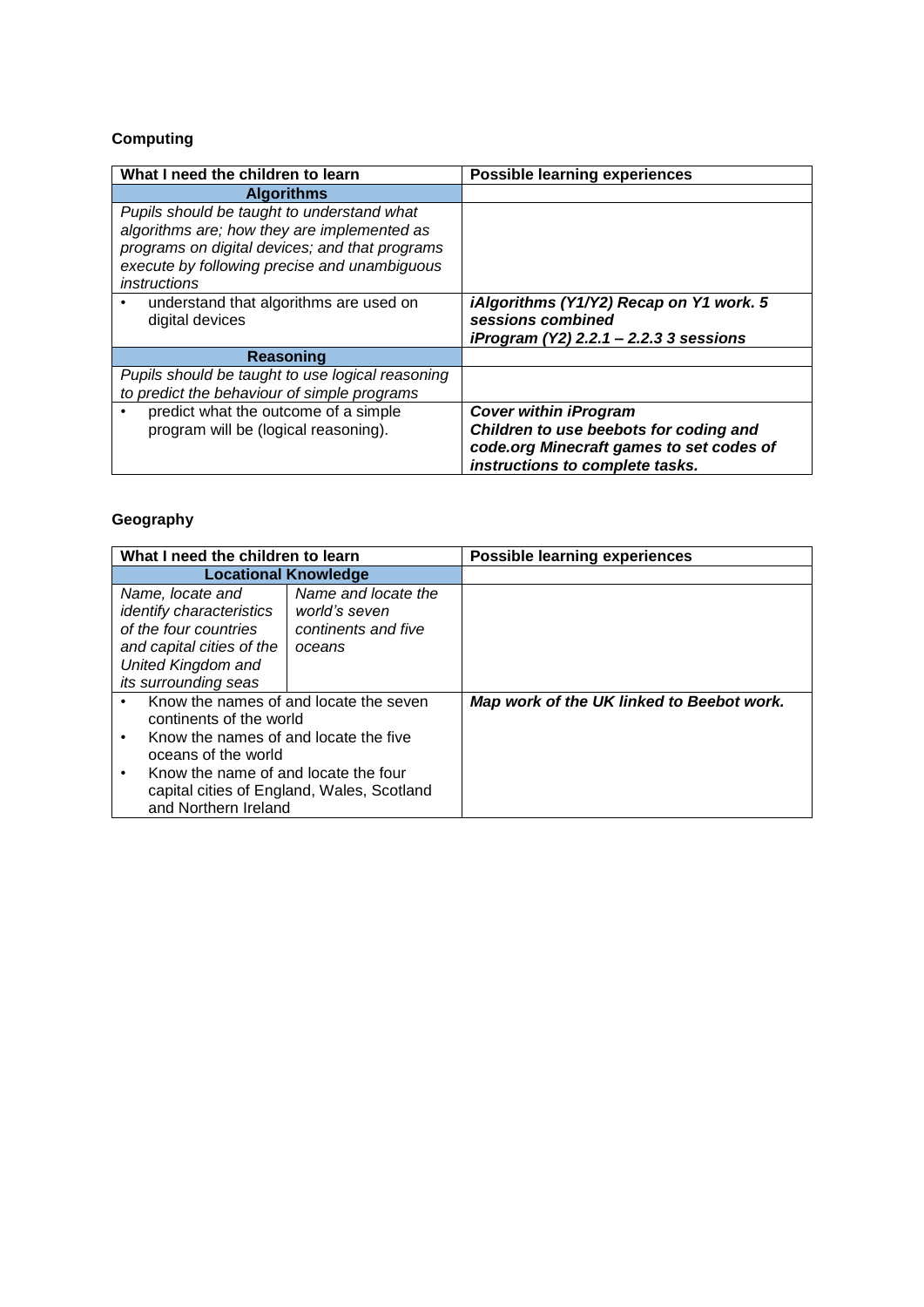# **Physical Education – Follow Real P.E. and supplement with NC P.E. experiences**

| What I need the children to learn                     | <b>Possible learning experiences</b>                                      |
|-------------------------------------------------------|---------------------------------------------------------------------------|
| <b>Gymnastic Movements</b>                            |                                                                           |
| Developing balance, agility and co-ordination,        |                                                                           |
| and begin to apply these in a range of activities     |                                                                           |
| plan and perform a sequence of movements<br>$\bullet$ |                                                                           |
| improve sequence based on feedback                    |                                                                           |
| think of more than one way to create a                |                                                                           |
| sequence which follows some 'rules'                   |                                                                           |
| <b>Basic movements and Team Games</b>                 |                                                                           |
| Master basic movements including running,             |                                                                           |
| jumping, throwing and catching, as well as            |                                                                           |
| participate in team games, developing simple          |                                                                           |
| tactics for attacking and defending                   |                                                                           |
| use hitting, kicking and/or rolling in a game         |                                                                           |
| decide the best space to be in during a<br>٠          |                                                                           |
| game                                                  |                                                                           |
| use a tactic in a game<br>٠                           |                                                                           |
| follow rules                                          |                                                                           |
| <b>Dance</b>                                          | X2 Weeks                                                                  |
| Perform dances using simple movement                  |                                                                           |
| patterns                                              |                                                                           |
| change rhythm, speed, level and direction in<br>dance | Group dance sequences to the count of 4<br><b>Links to Real PE unit 2</b> |
| make a sequence by linking sections<br>٠              |                                                                           |
| together                                              |                                                                           |
| use dance to show a mood or feeling                   |                                                                           |
| Real P.E.                                             |                                                                           |
| <b>Unit 2 Social</b>                                  |                                                                           |
| I can help praise and encourage others                |                                                                           |
| in their learning.                                    |                                                                           |
| <b>Nigel Carson Sessions</b>                          |                                                                           |
|                                                       |                                                                           |
|                                                       |                                                                           |

### **Music**

| What I need the children to learn            | <b>Possible learning experiences</b> |
|----------------------------------------------|--------------------------------------|
| <b>Singing</b>                               |                                      |
| Pupils should be taught to use their voices  |                                      |
| expressively and creatively by singing songs |                                      |
| and speaking chants and rhymes               |                                      |
| make different sounds with voice and with    | Nativity songs (unable due to covid) |
| instruments                                  |                                      |
| follow instructions about when to play and   |                                      |
| sing                                         |                                      |
| <b>Create own music</b>                      |                                      |
| Pupils should be taught to experiment with,  |                                      |
| create, select and combine sounds using the  |                                      |
| inter-related dimensions of music            |                                      |
| order sounds to create a beginning, middle   | <b>Covered in Autumn 1</b>           |
| and an end                                   |                                      |
| create music in response to different<br>٠   |                                      |
| starting points                              |                                      |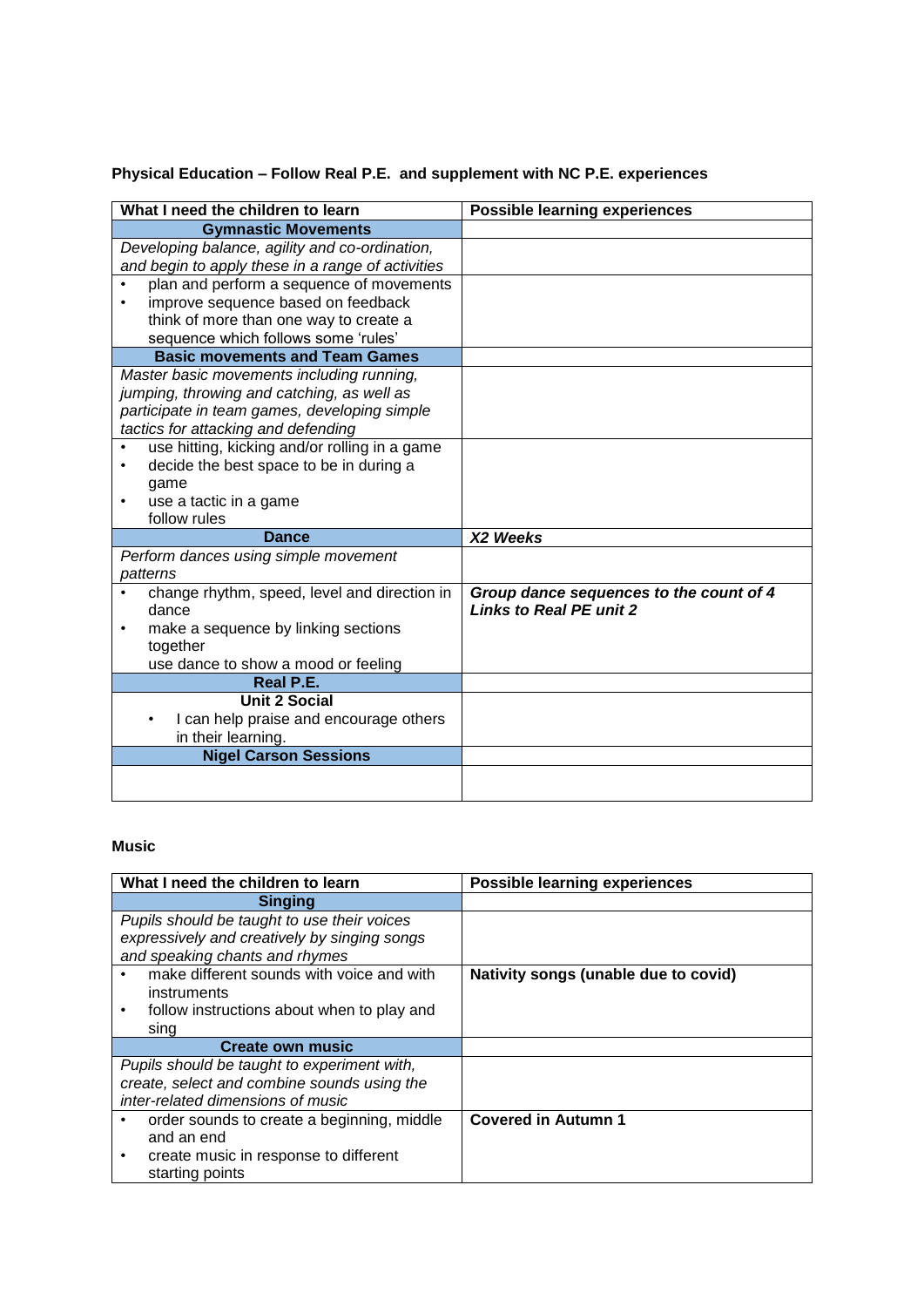## **Design Technology**

| What I need the children to learn                                                                                                                                                                                                                                                                                                                          | <b>Possible learning experiences</b>                                                                                                                                                                                                                                                                                                                     |
|------------------------------------------------------------------------------------------------------------------------------------------------------------------------------------------------------------------------------------------------------------------------------------------------------------------------------------------------------------|----------------------------------------------------------------------------------------------------------------------------------------------------------------------------------------------------------------------------------------------------------------------------------------------------------------------------------------------------------|
| <b>Designing</b>                                                                                                                                                                                                                                                                                                                                           |                                                                                                                                                                                                                                                                                                                                                          |
| Design - purposeful, functional, appealing<br>products for themselves and other users based<br>on design criteria<br>Design - generate, develop, model and<br>communicate their ideas through talking,<br>drawing, templates, mock-ups and, where<br>appropriate, information and communication<br>technology<br>think of an idea and plan what to do next | Plan a design for a moving vehicle, think                                                                                                                                                                                                                                                                                                                |
| explain why they have chosen specific<br>textiles                                                                                                                                                                                                                                                                                                          | about properties of materials each part of<br>the car would need eg transparency for<br>windows, rigid axle and chassis, soft chairs<br>for comfort, textured rubber tyres for grip or<br>smooth if designing a racing car (discuss<br>traction/friction)                                                                                                |
| <b>Making</b>                                                                                                                                                                                                                                                                                                                                              |                                                                                                                                                                                                                                                                                                                                                          |
| Select from and use a range of tools and<br>equipment to perform practical tasks [for<br>example, cutting, shaping, joining and finishing]<br>Select from and use a wide range of materials<br>and components, including construction<br>materials, textiles and ingredients, according to<br>their characteristics                                        |                                                                                                                                                                                                                                                                                                                                                          |
| choose tools and materials and explain why<br>they have chosen them<br>join materials and components in different<br>٠<br>ways<br>measure materials to use in a model or<br>٠<br>structure                                                                                                                                                                 | Children to be shown how to use a ruler,<br>bench hook and junior hacksaw safely and<br>accurately to cut the correct length for their<br>axles on their moving vehicles and to join<br>onto the body of the vehicle using a glue<br>gun.<br>Children to select different materials to add<br>to their vehicles thinking about the<br>properties needed. |
| <b>Evaluating</b>                                                                                                                                                                                                                                                                                                                                          |                                                                                                                                                                                                                                                                                                                                                          |
| Explore and evaluate a range of existing<br>products<br>Evaluate their ideas and products against<br>design criteria                                                                                                                                                                                                                                       | Evaluate their designs after looking at<br>everyone's finished products.                                                                                                                                                                                                                                                                                 |
| explain what went well with their work                                                                                                                                                                                                                                                                                                                     | <b>Evaluate best material for purpose</b>                                                                                                                                                                                                                                                                                                                |
| <b>Technical Knowledge</b>                                                                                                                                                                                                                                                                                                                                 |                                                                                                                                                                                                                                                                                                                                                          |
| Build structures, exploring how they can be<br>made stronger, stiffer and more stable<br>Explore and use mechanisms [for example,<br>levers, sliders, wheels and axles], in their<br>products.                                                                                                                                                             |                                                                                                                                                                                                                                                                                                                                                          |
| make a model stronger and more stable<br>use wheels and axles, when appropriate to<br>٠<br>do so                                                                                                                                                                                                                                                           | As above                                                                                                                                                                                                                                                                                                                                                 |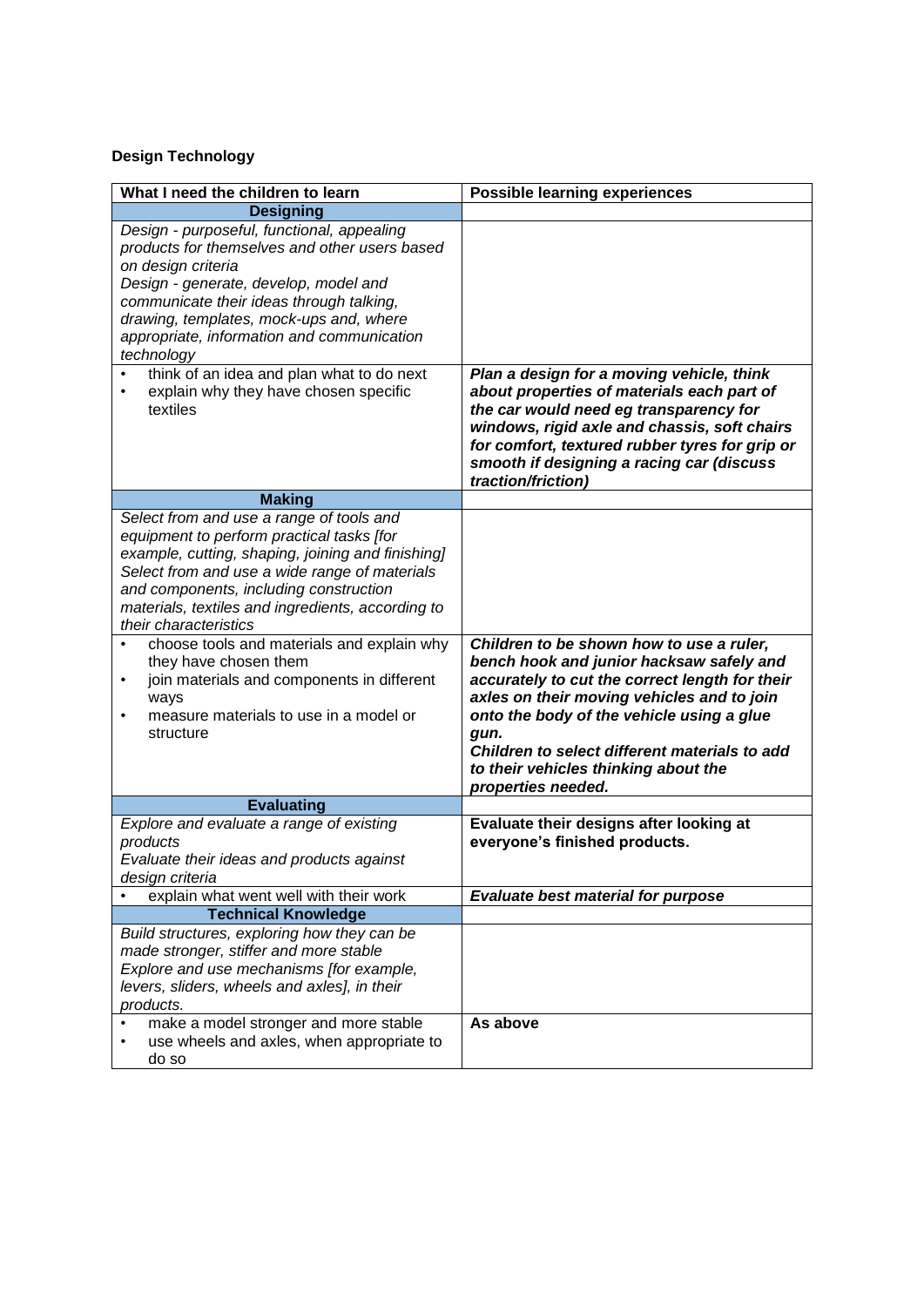#### **PSHE**

| What I need the children to learn                                                                                                                                                                                                                                                                                                                                                                                                                                                                               | <b>Possible learning experiences</b>                                                                                                                                                                                                                                                                                                                                                                                                                                                                                                                     |
|-----------------------------------------------------------------------------------------------------------------------------------------------------------------------------------------------------------------------------------------------------------------------------------------------------------------------------------------------------------------------------------------------------------------------------------------------------------------------------------------------------------------|----------------------------------------------------------------------------------------------------------------------------------------------------------------------------------------------------------------------------------------------------------------------------------------------------------------------------------------------------------------------------------------------------------------------------------------------------------------------------------------------------------------------------------------------------------|
| <b>Celebrating Difference</b>                                                                                                                                                                                                                                                                                                                                                                                                                                                                                   | <b>Resource links from: Jigsaw</b>                                                                                                                                                                                                                                                                                                                                                                                                                                                                                                                       |
| • Know there are stereotypes about boys and<br>girls<br>• Know that it is OK not to conform to gender<br>stereotypes<br>• Know it is good to be yourself<br>• Know that sometimes people get bullied<br>because of difference<br>• Know the difference between right and wrong<br>and the role that choice has to play in this<br>• Know that friends can be different and still be<br>friends<br>• Know where to get help if being bullied<br>• Know the difference between a one-off<br>incident and bullying | In this Puzzle (unit) the class talk about gender<br>stereotypes, that boys and girls can have<br>differences and similarities and that is OK. They<br>talk about children being bullied because they<br>are different, that this shouldn't happen and<br>how to support a classmate who is being<br>bullied. The children talk about feelings<br>associated with bullying and how and where to<br>get help. They talk about similarities and<br>differences and that it is OK for friends to have<br>differences without it affecting their friendship. |

**[https://jigsawlivestcmsuk.blob.core.windows.net/umbraco-media/l5fjlywi/03-ages-6-7-jigsaw](https://jigsawlivestcmsuk.blob.core.windows.net/umbraco-media/l5fjlywi/03-ages-6-7-jigsaw-skills-and-knowledge-progression-for-parents.pdf)[skills-and-knowledge-progression-for-parents.pdf](https://jigsawlivestcmsuk.blob.core.windows.net/umbraco-media/l5fjlywi/03-ages-6-7-jigsaw-skills-and-knowledge-progression-for-parents.pdf)**

#### **Religious Education**

| What I need the children to learn |                                                                                     | <b>Possible learning experiences</b>                                                                                                                                                                       |
|-----------------------------------|-------------------------------------------------------------------------------------|------------------------------------------------------------------------------------------------------------------------------------------------------------------------------------------------------------|
|                                   | L1.6                                                                                |                                                                                                                                                                                                            |
|                                   | How and why do we celebrate special and<br>sacred times? (Different festival focus) | Learn about the significance of festivals and<br>celebrations across different faiths.<br><b>Compare Diwali and Christianity particularly</b><br>light and what it represents.<br><b>Make Christingles</b> |

#### **Cayton Creation**

Afternoon making superhero themed crafts (following the theme of Traction Man) linked to shape and role playing with masks and puppets.

#### **Cayton Conclusion**

Make paper rockets (using different designs and different materials added) to see which rocket flies the furthest on the playground from the rocket launch pad.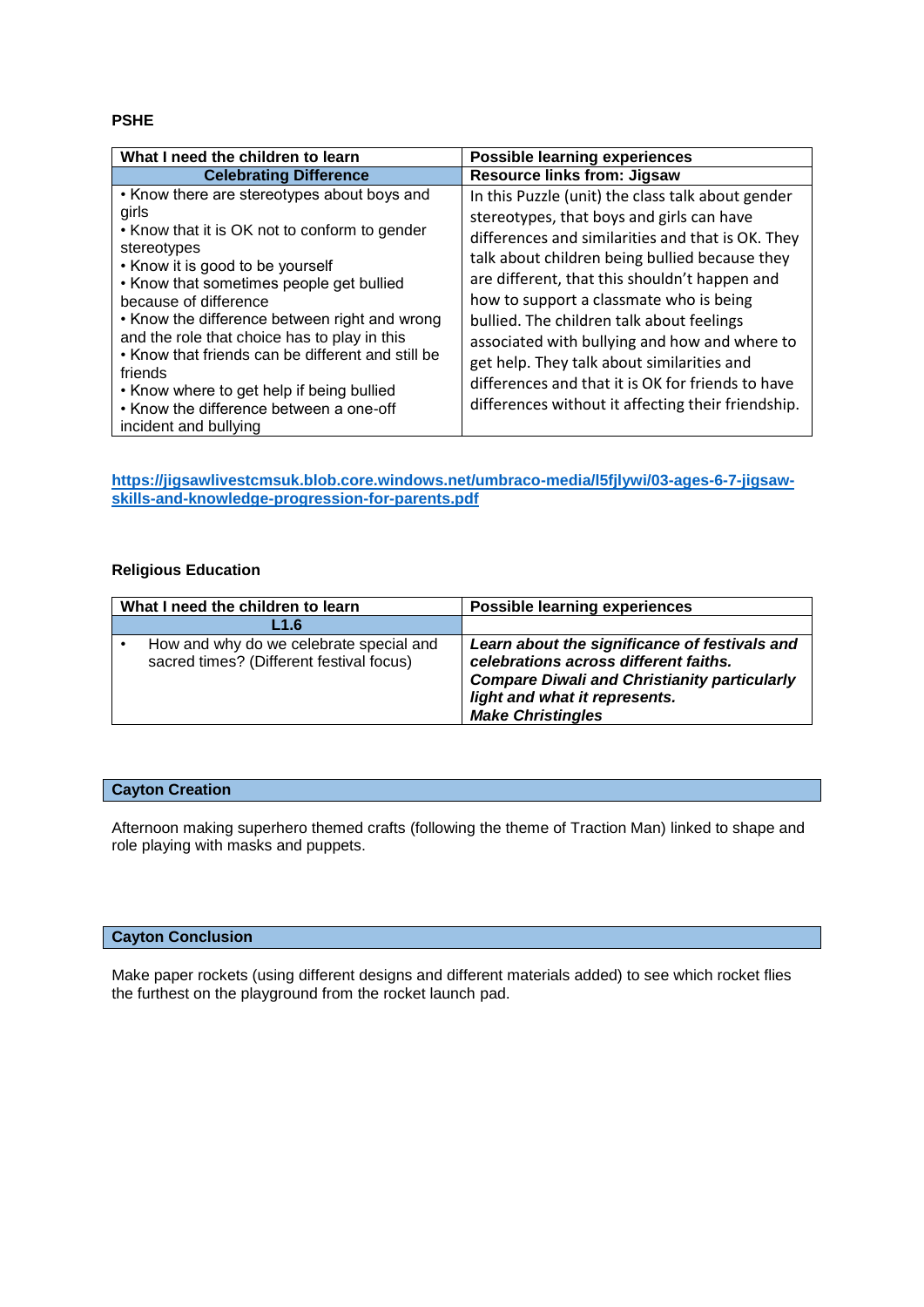## **English**

| What I need the children to learn                                                                                                          | <b>Possible learning experiences</b>                                                                                                     |  |
|--------------------------------------------------------------------------------------------------------------------------------------------|------------------------------------------------------------------------------------------------------------------------------------------|--|
| Can I write about real events?                                                                                                             | Can I write a recount of my holiday?                                                                                                     |  |
| Can I compare fiction and non-fiction texts?                                                                                               | Introduce some superhero fiction books                                                                                                   |  |
| Can I learn about features in fiction texts including<br>characters and settings?                                                          | including Traction Man and non-fiction books<br>about materials (links to science driver).                                               |  |
|                                                                                                                                            | Introduce Traction Man story and write<br>descriptive sentences about the characters and<br>settings.                                    |  |
| Can I use possessive apostrophes?                                                                                                          | Write sentences about Traction Man story<br>scenes set up around the classroom using<br>possessive apostrophes.                          |  |
| Can I verbalise my ideas for writing sentences?                                                                                            | Can I role play out different mini-stories by<br>making my inanimate objects become<br>characters?                                       |  |
| Can I begin to use the conjunction 'because'?                                                                                              | Children to design, make and write Christmas<br>cards to family.                                                                         |  |
| Can I write for different purposes with an<br>awareness of an increased amount of fiction<br>structures?                                   | Children to write their own super-hero story<br>thinking about characters, setting, problems,<br>resolutions and description for effect. |  |
| Can I plan what I am going to write about,<br>including writing down ideas and/or key words and<br>new vocabulary?                         |                                                                                                                                          |  |
| Can I learn what contraction words are and spell<br>more words with contracted forms, e.g. can't,<br>didn't, hasn't, couldn't, it's, I'll? | Can I write speech bubbles for what each<br>character might say next in our story Traction<br>Man using contracted words?                |  |
| Can I begin to use inverted commas for speech<br>very simply?<br>Can I continue to use full stops, capital letters,                        | Can I look at a good example of a letter to Santa<br>and highlight some writing features?                                                |  |
| commas in a list, adjectives and question marks<br>in letter writing.                                                                      | Can I write a letter to Santa?                                                                                                           |  |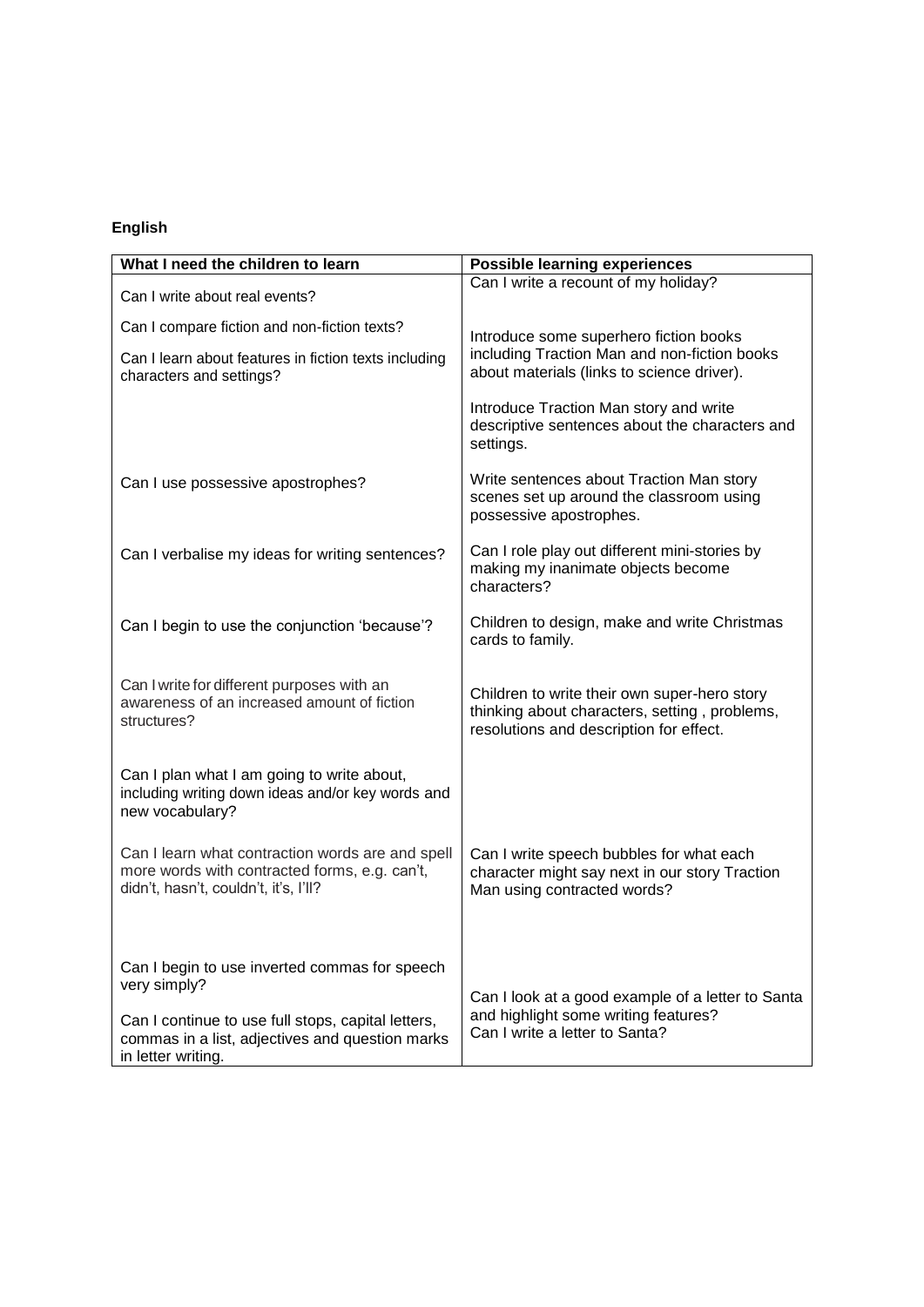#### **Mathematics**

| What I need the children to learn                                                  | <b>Possible</b><br>learning<br>experienc<br>es |
|------------------------------------------------------------------------------------|------------------------------------------------|
| Subtract a 2-digit number from a 2-digit number - not crossing ten                 |                                                |
| Subtract a 2-digit number from a 2-digit number – crossing ten – subtract ones and |                                                |
| Find and make number bonds                                                         |                                                |
| Bonds to 100 (tens and ones)                                                       |                                                |
| Add three 1-digit numbers                                                          |                                                |
| Recognising coins and notes                                                        |                                                |
| Count money - pence                                                                |                                                |
| Count money - pounds (notes and coins)                                             |                                                |
| Count money - notes and coins                                                      |                                                |
| Select money                                                                       |                                                |
| Make the same amount                                                               |                                                |
| Compare money                                                                      |                                                |
| Find the total                                                                     |                                                |
| Find the difference                                                                |                                                |
| Find change                                                                        |                                                |
| Two-step problems                                                                  |                                                |
| Recognise 2-D and 3-D shapes                                                       |                                                |
| Count sides on 2-D shapes                                                          |                                                |
| Count vertices on 2-D shapes                                                       |                                                |
| Draw 2-D shapes                                                                    |                                                |
| Lines of symmetry                                                                  |                                                |
| Sort 2-D shapes                                                                    |                                                |
| Make patterns with 2-D shapes                                                      |                                                |
| Count faces on 3-D shapes                                                          |                                                |
| Count edges on 3-D shapes                                                          |                                                |
| Count vertices on 3-D shapes                                                       |                                                |
| Sort 3-D shapes                                                                    |                                                |
| Make patterns with 3-D shapes                                                      |                                                |